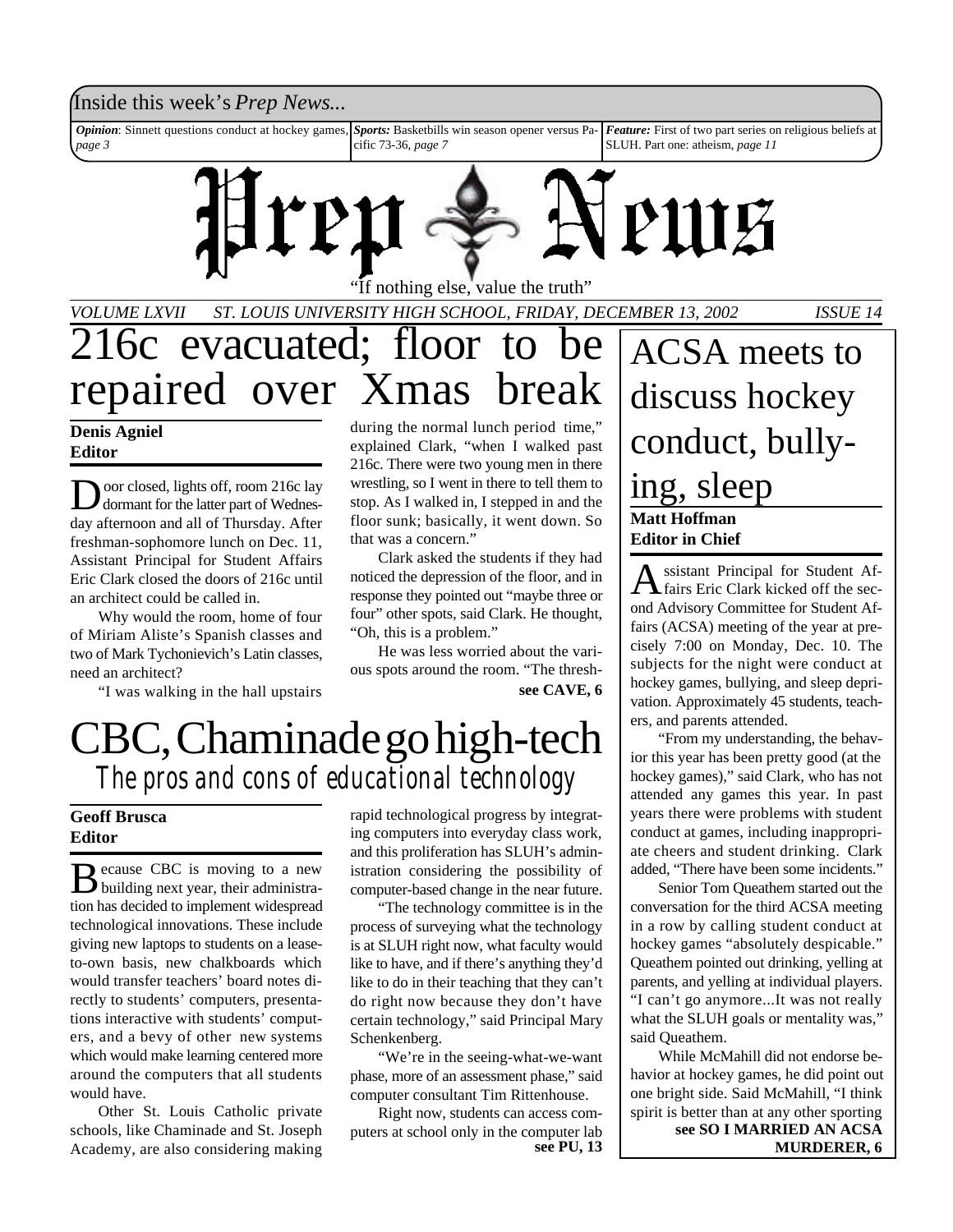

#### **Greg Fox Reporter**

This year, students' Christmastime<br>donations will be going to a newer<br>and needier cause. The Bosnian Drive, his year, students' Christmastime donations will be going to a newer which was extremely successful in the past, has been replaced with the Beyond Housing Drive. The Beyond Housing Drive will still work with St. Pius Parish and is still based in individual homerooms, but because the needs of the community have changed, so has the Christmas drive at SLUH.

Last year's Bosnian Drive worked with St. Pius Church to help 40 Bosnian families who had recently immigrated here. The families were evenly divided among the 40 homerooms; students brought in items to "try to accommodate whatever needs (the families) might have," according to STUCO moderator and drive coordinator Brock Kesterson.

"We met up here... and the students in the homerooms (got) together and (took) all the goods...over to the houses," Kesterson says of past drives.

Due to its success, the Bosnian Drive has outgrown its main purpose of alleviating the needs of local Bosnian families. Kesterson was "still a little unclear" on why the Bosnian Drive was replaced, but it is mostly because St. Pius "simply (doesn't) have the needs for the aid of Bosnian families this year." As a result of the Sept. 11 attacks and the ensuing immigration crackdown, there is a much smaller number of Bosnian families immigrating to St. Louis.

CSP moderator Sue Walsh was approached earlier this year by Beyond Housing, a not-for-profit organization that has been helping needy families in St. Louis since 1980.

"They rang me looking to see if we

ing the call, she went to Kesterson, who informed her of the shortage of Bosnian families.

"That's how the connection started," Walsh stated.

The Beyond Housing Drive will still be helping Bosnian families, but the drive isn't limited to Bosnians. Instead of helping 40 families this year, each homeroom will be helping one individual and trying to cover their needs.

"They also have family needs," says Kesterson, and, as a result, homerooms will be teaming up to serve these family needs, which are often much larger and more expensive than the personal needs. "Some of the things they want are these larger items, and I don't think people are going to bring furniture into their homerooms," Kesterson said. Participation isn't "as visible right now... as it may have been in the past. We'll find out (this) afternoon."

### could help," Walsh recalls. After receiv-<br> $\text{model}$  SWeatshift The great hooded sweatshirt mix-up *Four sweatshirts swiped; students won't get them back*

#### **Patrick Stephens Core Staff**

**Y** ou're not supposed to wear hoodies.<br>That's it," said Assistant Principal  $\boldsymbol{J}$  ou're not supposed to wear hoodies.

for Student Welfare Eric Clark. Clark routinely confiscates hooded sweatshirts from students instead of giving them demerits and jugs. However, students expect to get those back eventually, but after a mix-up last Friday, not all will.

Last Thursday, Clark was interviewing prospective students after school. Considering that the students and their parents needed

to hang up coats, Clark moved the excess of hoodies that he had on the rack onto Clark's assistant Marla Maurer's chair for the time being. After completing the interviews, Clark forgot to tell Maurer about

> the hoodies being on her chair. He took Friday off.

When Maurer came in on Friday, she figured that the janitors had put the sweatshirts there instead of the lost and found box in Clark's office. She placed the sweatshirts on the benches with a sign, reading, "Take if Yours." Within the day, all the sweatshirts were gone.

When Clark

came in Monday, he was "wondering where they all went." He then informed Maurer that those sweatshirts were confiscated from students. Maurer told him of her distribution and Clark half-jokingly made an announcement to students on Monday that he wanted all sweatshirts back.

But Clark doesn't expect to get any of them back. He called all ten students whose sweatshirts he was withholding. Only six said they took the sweatshirts back; four complained that their sweatshirts were missing. Said Clark, "Students probably won't bring them back."

*Quote of the Week Homer: Let the bears pay the bear tax. I pay the Homer tax. Lisa: Dad, that's the home owner tax.* **-The Simpsons**



**Senior Chris Guilfoy reenacts sweatshirt caper**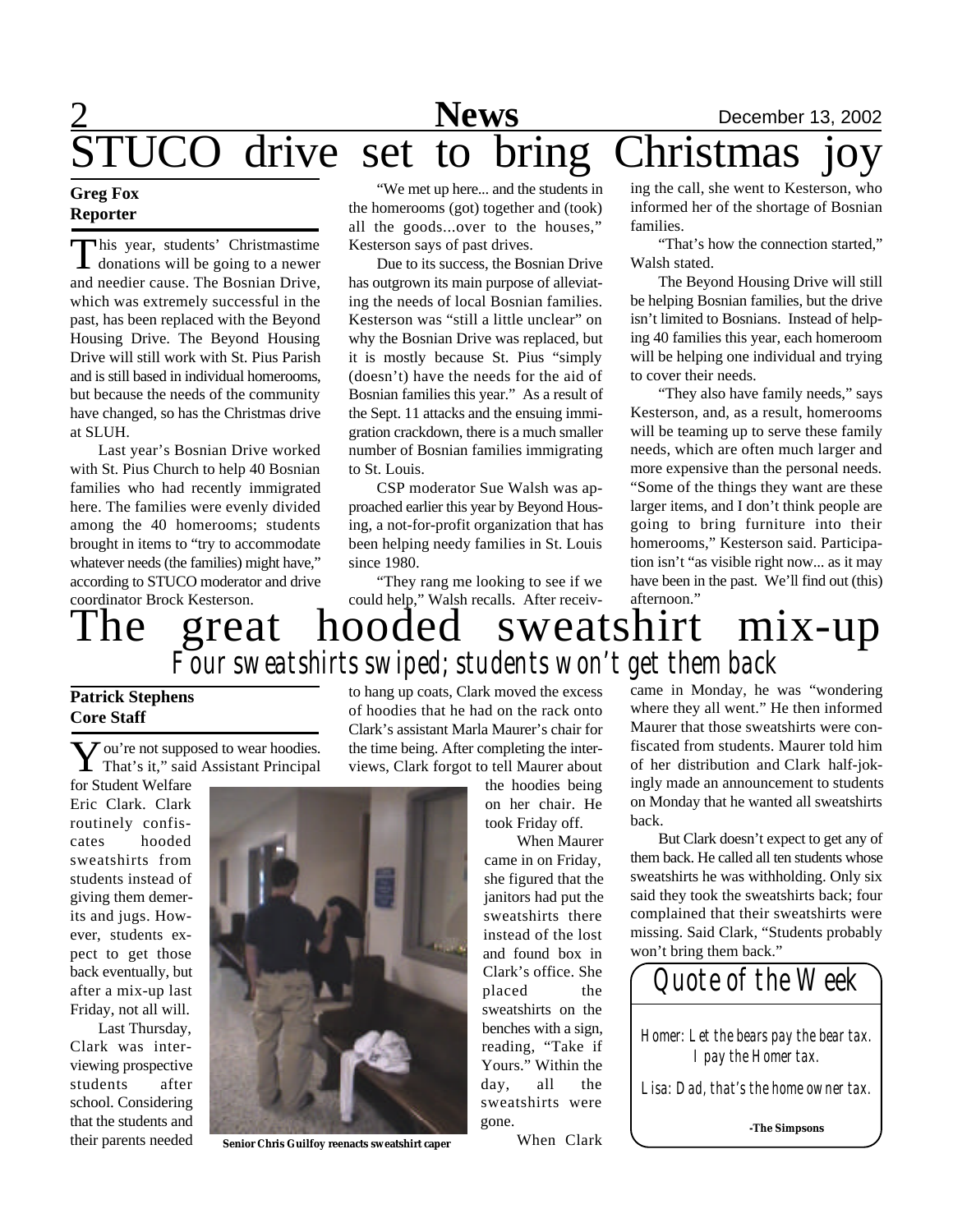**December 13, 2002 Opinion** 3

### **COMMENTARY** Sinnett questions fan conduct at hockey games

#### **Dan Sinnett Core Staff**

H igh schoolers yearn to be unsupervised. As a group, we<br>crave an escape from the critical eyes watching our every crave an escape from the critical eyes watching our every move. SLUH students are given such an opportunity on a regular basis. Hockey games provide an environment where students can cheer for their team and support their school as they please, a

privilege bestowed upon the Jr. Billiken crowd twenty times each year, not counting playoff games. Unfortunately, there are many people at SLUH not mature enough to handle such a responsibility. Cheering at hockey games has gotten to the point where I feel like I can no longer show my support for the hockey team.

 On Monday, Dec. 2, I found out about the hockey

game against CBC that Friday. Knowing CBC was a rival, I was naturally excited about seeing the game. Then, a thought popped into my head. Can I go to a hockey game and not be seen by adults—or anyone else for that matter—as an obnoxious, meanspirited, hooligan teenager? The answer I came to was no. Fellow students have set a standard of poor sportsmanship at hockey games.

 The excuse that hockey breeds a rowdier crowd just doesn't make much sense. Hockey is an intense game, but so are football and soccer, for example. So why are football fans so much more respectful than hockey fans? The crowd consists of many of the

same people, yet fan behavior differs greatly between the two sports. Are we only composed at football games because Mr. Clark is standing on the sidelines? Should our morality be decided by who is watching over us at any given time? We claim that there is something about our school that is different from the rest. Apparently, the spirit that is obvious in the halls stays in the halls.

On a regular basis I see students doing wonderful things for

*Unfortunately, there are many people at SLUH not mature enough to handle such (lack of supervision). Cheering at hockey games has gotten to the point where I feel like I can no longer show my support for the hockey team.*

each other and even those outside the SLUH community. However, on many weekend nights, SLUH students tailgate before hockey games with the intention of drinking alcohol. Once inside the hockey rink, abhorrent behavior escalates. Students continue to drink by any means possible (whether they choose to mix their liquor or drink it straight from the bottle is up to them) as well as

cheer inappropriately. Cheering has been degraded to the point where calling it cheering would be incorrect; it is berating the other team maliciously. Cheers like "Fat Ass Goalie" and "You suck" are prominent, childish, and despicable. I have stood next to women during many games in my time and have seen the look of discomfort on their faces as students chant unabashedly sexist and discriminatory terms at opposing players.

 Where do we draw the line? When does SLUH stand up and say that such mean-spirited behavior has gone too far? Behavior at hockey games has been inexcusable for way too long; it is time that it stops.

## Speechbills talk the talk at CISL speech contest

#### **Drew Deubner Reporter**

**O** n Sunday, Dec. 8, the speech team was in the heat of battle with other schools from around the area. Being the second meet of the year, they were quite ready. n Sunday, Dec. 8, the speech team was in the heat of battle with other schools from around the

Headed by Kathryn Whitaker, the diligent team of twelve walked into SLUH to participate in the year's second Catholic Interscholastic League's speech contest.

"We were blessed with home turf advantage," said team captain J.R. Strzelec. "All of the other teams were less comfortable than we were, so that gave us the extra edge."

The students participated in a number of events, including original oratory, where students composed their own work. A few contributed to the team's status by participating in more than one category. Others performed in acting skits or acted with others in the duet acting category.

More than 230 students from 15 schools participated in the event, with SLUH receiving a number of blue and red ribbons. Some of the blue-ribbon winners were Brandon Bieber for poetry reading and Joe Thomas for prose reading. Whitaker was very impressed with the results of the speech team.

"I was very pleased with our team's performance, and we all had a great experience in it," she said.

The team still has not received the final tabulations to determine the victor. "I'm not certian who won," said the optimistic Whitaker, "but I'm happy with our performance at the meet."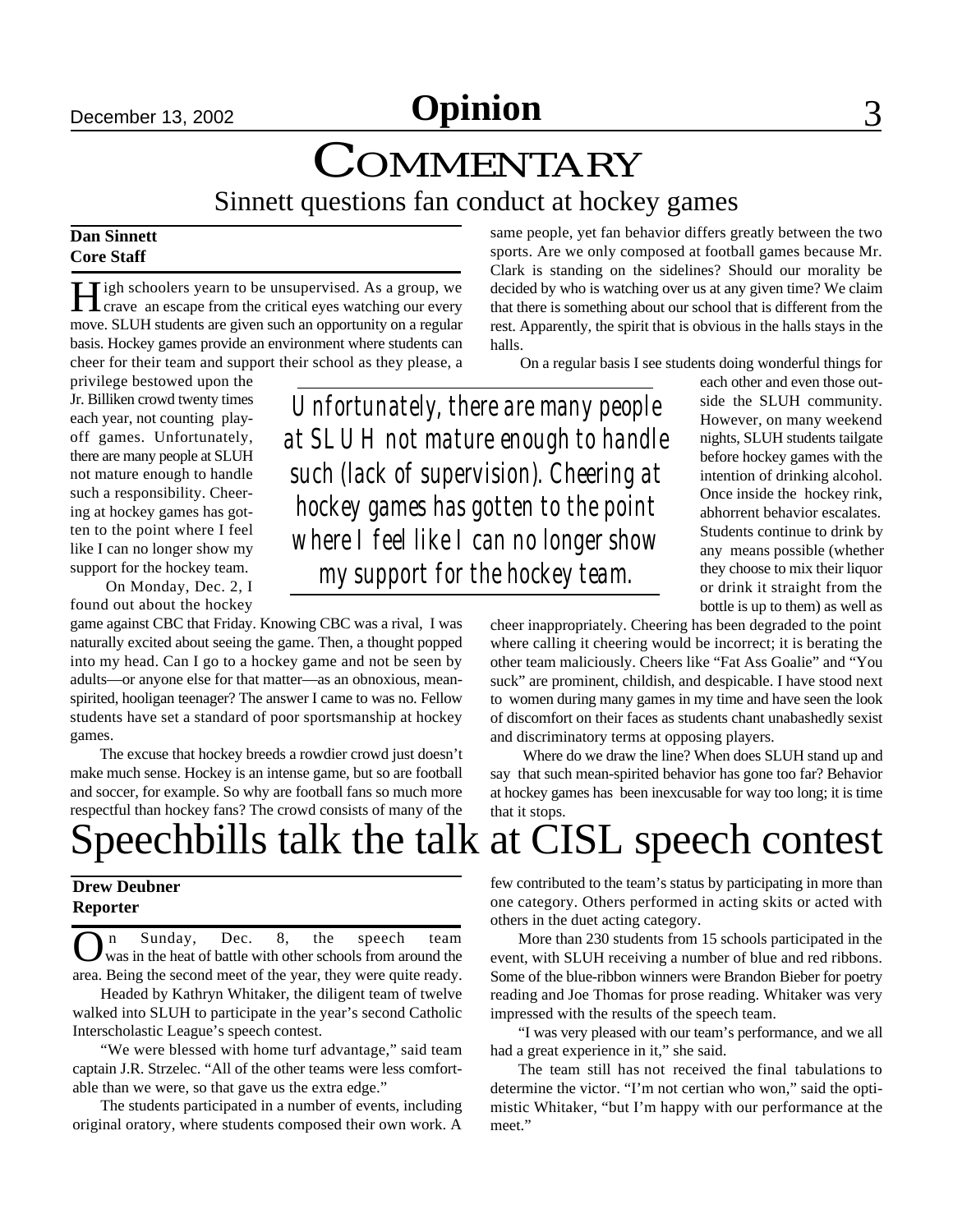## 4 **News** December 13, 2002 Brazilian students coming to SLUH in December

#### **Brian Fallon Core Staff**

This holiday season, Saint Louis University has decided to initiate the his holiday season, Saint Louis Uni-International Friends Program to host Brazilian high school students. This experience will allow 25 Brazilian high school students to expand their education and broaden their global perspectives while they participate in classes at SLU. The students plan to arrive on Saturday, Dec. 14, and will stay with host families until Jan. 31.

SLUH has been invited to participate in this program by Saint Louis University, along with other St. Louis high schools, because of the opportunities available to learn more about career options. SLU has also asked for any volunteer families from SLUH to host Brazilian students, although no commitment is mandatory.

The students will take a variety of courses, including introduction to computers, and classes dealing with the history of Missouri, including the lives of Mark Twain and explorers Lewis and Clark.

The students will also be studying English, although they are already fluent. "We put the program together with the intent to help bring (the Brazilian students) an introduction to our social and economic culture," said Jennifer Ewald, director for the International Center at Saint Louis University.

Along with informative classes, the students will have the opportunity to participate in community service throughout Saint Louis. Service will include volunteer work at nursing homes, nurseries, and hospitals.

"They are also going to visit other high schools, public and private, to kind of get a feel, a flavor of education in the United States," noted Assistant Principal of Academics Art Zinselmeyer. Zinselmeyer was contacted by SLU

through Richard Hadel, S.J., whose contacts asked to involve SLUH in this program.

Along with being involved with showing the Brazilians around SLUH, students will have the opportunity to participate in classes at SLU. The program will commence on Dec. 30, and continue through January 31.

"Every day from 2:00 to 3:30 p.m., Saint Louis University is inviting the schools who host the Brazillian students to join them for different activities," explained Zinselmeyer. Transportation will be provided for students and faculty to SLU. "Obviously, I wouldn't want (students) to sign up for every course from 2:00 to 3:30. You'd miss seventh period every day," Zinselmeyer said. Rather, he encouraged juniors to choose a few programs which they would be interested in attending.

To receive information about these classes through Jan. 31, see Rebecca Berger in the counseling department.

## Seven students travel to Fermilab, Argonne Lab

#### **Rico Bertucci Core Staff**

Friday, Dec. 2, seven brave se-<br>miors piled into one of the big SLUH niors piled into one of the big SLUH vans and ASC teacher Chris Kellet's jeep to partake in a daring field trip to two physics labs. They left at 7:15 a.m. that cold Friday morning, giving them plenty of time to make the 285 mile trip to Fermilab, nestled in the Chicago suburbs.

Advanced Physics Topics teacher John Shen made the arrangements for the trip. Fermilab lays claim to the largest, most powerful particle accelerator in the world called the Tevetron. Hydrogen atoms begin their thrill ride by being converted into H minus ions. These ions are then blasted through a carbon sheet made to strip both electrons leaving only the proton in the nucleus. These protons then fly through a linear accelerator, and then are whirled around the 4.5 mile Tevetron.

Protons in the Tevetron reach speeds near the speed of light. These fast-moving protons are then collided with anti-protons and the resulting collisions break the particles into more basic particles. Presently, scientists at Fermilabs are looking for a new particle called the Higgs Boson, which is supposed to be the particle that explains mass. Scientist there hope that, by finding this particle experimentally for the first time, they will be given the Nobel Prize for Physics.

Although the Higgs experiment is the most prominent at Fermi, important neutrino experiments are also being conducted. In one experiment, protons are aimed at a neutrino detector in a mine in Minnesota. These protons enter the earth's crust, which strips away all but the nuetrinos that make up the protons. These neutrinos, which can pass freely through the earth's crust, are then detected in the far-away mine.

After a refreshing night, the students were ready for the second half of the trip: a tour of Argonne Labs. While Fermilabs seemed to have unlimited rescources, the government-run Argonne was a little more dilapidated. Argonne labs, because of its limited budget, once bought a linear accelerator for one dollar, and a large quantity of equipment from the 1950s.

Although Argonne didn't look as pretty, it still helps hundreds of researchers finish important experiments every year. It is the only lab in the country to have an instrument called an Intense Pulse Neutron Source.

Donnie Schmidt recalled the trip as being "absolutely top drawer."

Shen commented, "As a teacher I learned a lot that I didn't know about physics and I feel the students did as well."

Mike Leuchtmann seconded that opinion by saying the trip was "The best field trip I have ever been on."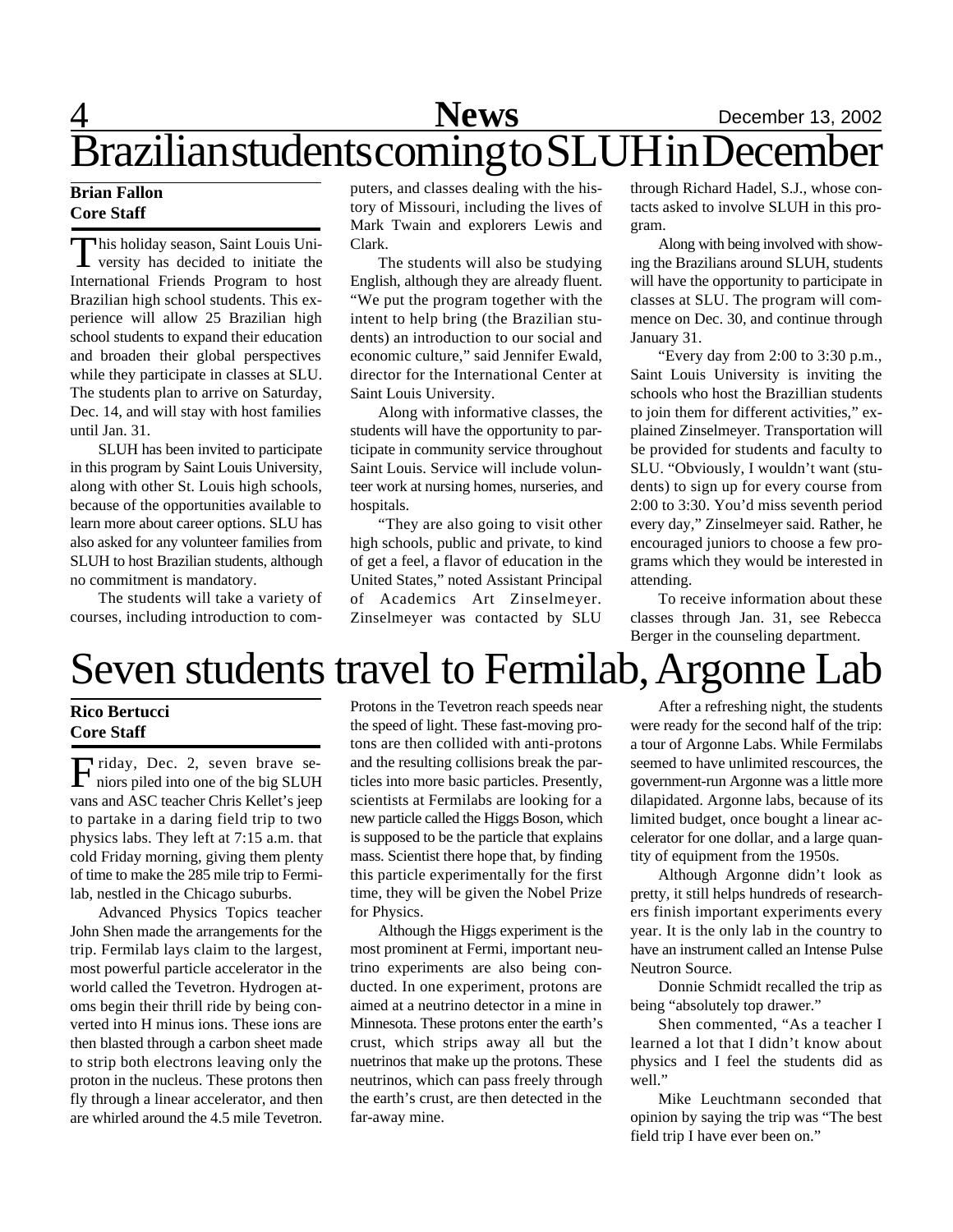### December 13, 2002 **News** 5

# Performance arts culminate in Winter Concert

#### **Kevin McCarthy Reporter**

This Sunday, Dec. 15, the fine<br>arts department will be holding its his Sunday, Dec. 15, the fine annual Christmas concert, a combination of band, chorus, and dance performances. The concert will begin at 1:00 p.m. with

the band performance and then continue at 4:00 p.m. with the chorus and dance productions. The concert, according to choral director Joe Koestner, is "the culmination of a semester's worth of work."

Koestner and band director Bryan Mueller have made changes to the performances. For the first time, the chorus will be singing what is known as a cantana. "A cantana,"

Koestner says, "is a work that consists of a series of solos and choruses and narration that is all tied together into a single theme." During part of the cantana, even the audience will be asked to participate.

Following the cantana, the varsity and freshman choruses will each sing one song. The varsity will sing "Have Yourself a Merry Little Christmas," and the freshmen will end the choral production with "People, Go Where I Send You."

Many of Mueller's changes have arisen out of changes made in the band program itself. The new concert band will be having its debut performance on Sunday. Mueller said, "I'm very happy this year; this is the first year that the intermediate band group is just a concert band." Mueller noted that the concert band was

**A dancing class practices for the performance**

previously a concert and jazz band. Mueller has also added a percussion ensemble piece.

A total of five different bands will play. The freshman band will begin the show, followed by the concert and symphonic bands. Then, after a five minute stretch break, the two jazz bands will finish the show. Mueller noted that he had "streamlined the concert a little bit, so it will just last one hour and a half."

The SLUH dance department will end the show on Sunday with six performances. The two Dance I classes, I-A and I-B, will be dancing to themes from "Mortal Kombat" and "James Bond," respectively. Following this performance, both After School Dance I and II will perform. The production will end with a dance

> done by the combined classes to the song "Last Night I Saw Santa Claus."

There will be an allschool assembly to watch part of the performances during activity period today. According to Koestner, "It is like the fine arts department Christmas card to the school," Mueller said. "We are just trying to expose the school to the program. If they don't get

out and see a concert or see a musical, they might never see us."

During the production on Friday, the school will be able to hear part of the choral cantana and the varsity chorus. The band program will set forth the two jazz bands as their representatives, and the Dance Department will perform one dance, the Christmas song, done by the combined classes.

# Ullmann, Florek earn State band spots

#### **Complied by sources**

**O**n Saturday, Dec. 7th, five<br>SLUH band members traveled to<br>Hickman High School in Columbia, Mo. n Saturday, Dec. 7th, five SLUH band members traveled to to audition for the All State Bands. Mike Havard, Joe Gilfoil, Tony Kroeger, Charles Ullman and Paul Florek earned positions in the District Honors Band in November, allowing them to compete at the state level.

The individual musicians performed prepared scales and musical etudes for a panel of judges. Almost 1100 students tried out for only 100 positions. They had call backs to narrow the field down,

putting some students through the audition process a third time (once at district and twice at state). By 2:00 p.m., students found out if they had made call backs or not. Students auditioned again; this time, they could be asked to sight-read a piece.

Sophomore Charles Ullmann competed against 56 other tuba players and placed 7th, giving him the alternate tuba chair in the state concert band. Sophomore Paul Florek placed 3rd out of 106 trumpet players, giving him the opportunity to select the first chair trumpet position in the all state orchestra.

Band director Bryan Mueller said the auditioning process is a good experience

for a student planning on furthering his career in music and that the day offers opportunities for students and band directors to meet and exchange ideas with others.

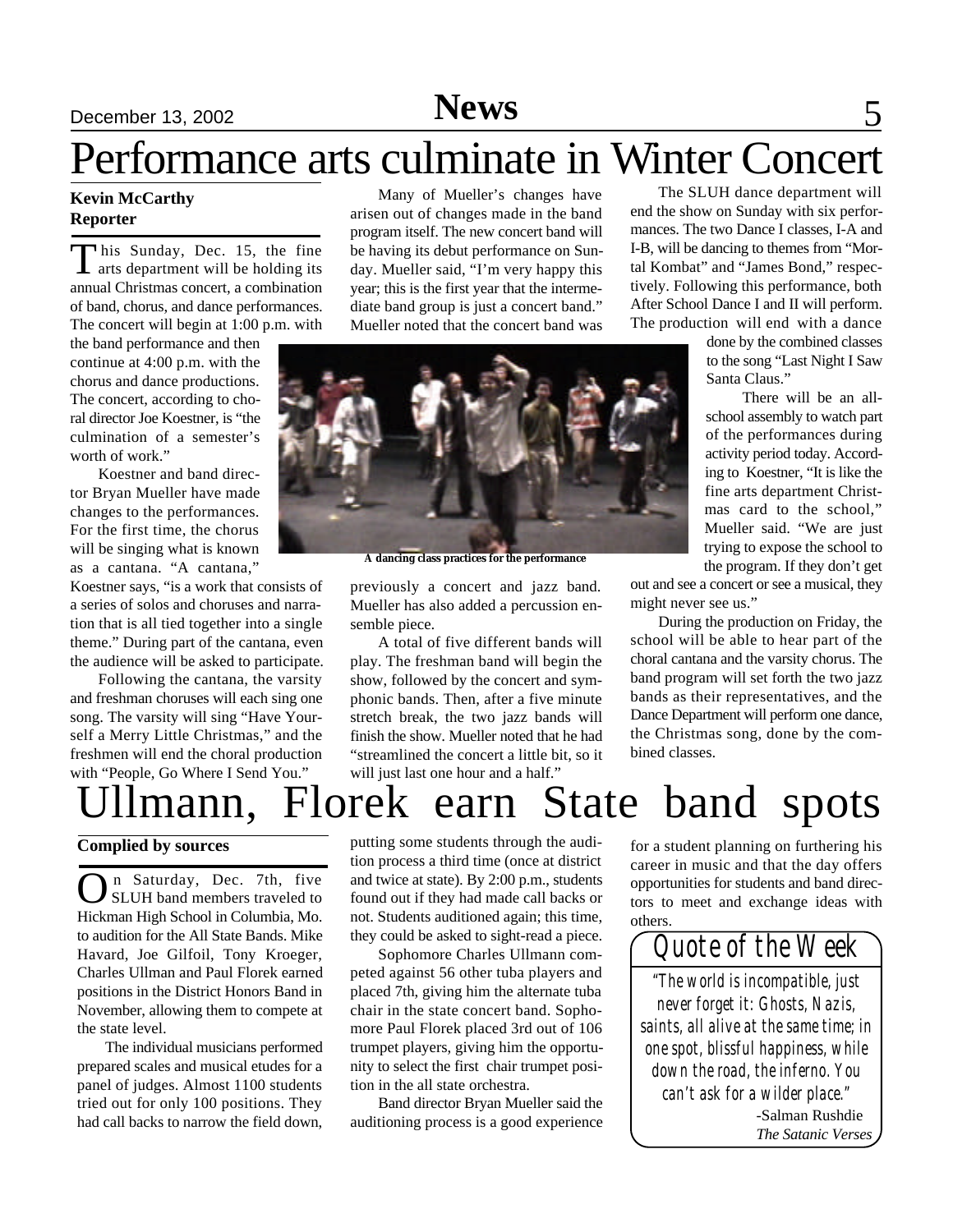### 6 **News** December 13, 2002 SO I MARRIED AN ACSA MURDERER

#### event." (from 1)

However, senior Tim Rubbelke countered, "School spirit isn't related to rowdiness."

Some members, however, felt that rowdiness is directly related to the sport. "There's something different about hockey," said Sarah Pleban. Hockey is a violent game and, according to Pleban, "behaviors follow along."

STUCO moderator Brock Kesterson responded by commenting, "Saying that hockey is a fast-paced game isn't an excuse to be a moron."

One of the main problems with rowdiness, and, more specifically, drinking, is that hockey is a club sport and not school-sponsored, the debate about who should keep the fans in line is unsettled.

Kesterson believes that dealing with drunk students is the worst part of his job. Said Kesterson, "There's got to be some accountability." Most faculty members don't want to go to the hockey games to contain student rowdiness.

Clark said he felt "accountability starts with the students and the parents."

However, senior Denis Agniel said, "The only thing that seems to make the students accountable is the faculty."

Senior Matt Hoffman suggested that STUCO try to contain the fans. Said Hoffman, "If they lead the cheering at football games and they keep it under control, maybe they could go to hockey games and maybe keep it under control."

Clark ended the discussion by saying, "You're representing SLUH out there...When are you going to step up and challenge each other?" Clark plans to bring the issue to the administration.

The next subject Clark raised was bullying. He told the committee that a freshman had left the school earlier this year because he was being bullied. "It's happening here, and we need to stop it," said Clark. Most of the bullying happens freshman and sophomore year.

Senior Jon Mills noted the effect the upperclassmen, especially senior advisors, have on the freshman. He said the

situation will improve if "we can get the kids realizing we are all here for a reason."

Linda Howenstein suggested a hardline approach to bullying. "Our school is only as good as the people inside of it," she said. She thinks a zero-tolerance policy is neccessary.

Clark pointed out that he does have a zero-tolerance policy and the student bullying the freshman was suspended.

However, junior Nate Hilliard felt the solution was to stop people from making fun of each other. "You have to be careful. You don't know how they will take it, so just try and end it completely."

Some members felt that bullying was unavoidable. "You're going to get a few guys that are jerks," said senior Sean McKittrick. "There's a large group of people that will go along with them."

Barbara Simon felt that the bullies are also at risk. "Are they getting any help or counseling? This is a serious problem,"

Barrale ended the conversation by challenging the members to stand up against bullying. "Take a stand against it," he said.

The final topic of the night was sleep deprivation.

### CAVE

(from 1)

old spot is the main concern."

Aliste informed him that she had previously talked with maintenance supervisor Ray Manker, who informed her that it was not a problem. Clark was still concerned.

After Clark consulted other administrators and Manker, the administration decided to close down 216c.

Sophomore Michael Gramke recounted the incident: "Mr. Clark came in, and he was stepping outside. And there was a little ditch that he kind of fell into, and he looked all over the room, and there were other ditches. He just made everyone get out of the room."

On Thursday, Facilities Director Patrick Zarrick called in Pete Benoist, architect and project manager from Hercules Construction, to look at the incident spots. Zarrick said there was also an area in 221c needing repair.

"I think this is a very serious problem, but I don't think the students realize it. It is a health problem," said Maureen Mahach.

Many students felt that they were sleep deprived, but few voiced any serious concerns about themselves.

"I'm a busy person. The fact is sleep is always last on my list," said McMahill.

Students blamed sleep deprivation on extra-curricular activities, procrastination, and work load.

"I think there's a problem with course loads," said Mills. However, he added, "I'm a huge procrastinator."

Hilliard echoed this feeling. "A lot of this is our fault," he said.

Senior Tim Lauth thought that the main issue is time management. "It's one of the skills high school teaches us."

Junior Pat Neuner agreed: "It's our job to find the balance."

Clark ended the discussion at 8:30 sharp. He said, "Sleep deprivation does go back to procrastination. Students need to be able to better manage their time and the school needs to uphold their end of the bargain."

"(It) had been a soft spot for a while, but it wasn't as evident (as 216c)," said Zarrick.

Tychonievich said that the soft spot in 216c is not a new problem. "That room has been like that since last year. It's just simply that the threshold is an area in the room where everybody walks...right in that area there's a lot of weight (put on the floor), and what's happened over time is that it's kind of collapsed a little bit."

Students who have classes in the room downplayed the magnitude of the soft spot in the floor.

Said senior Joe Nagel, "You feel a give; it's nothing major. At least I don't think so." Nagel has yet to notice any such areas other than the one at the doorway.

Gramke was unaware that there were any of these spots in the floor until Wednesday, saying that even now that he knew of the spots, they were "hardly noticeable." **see IN, 14**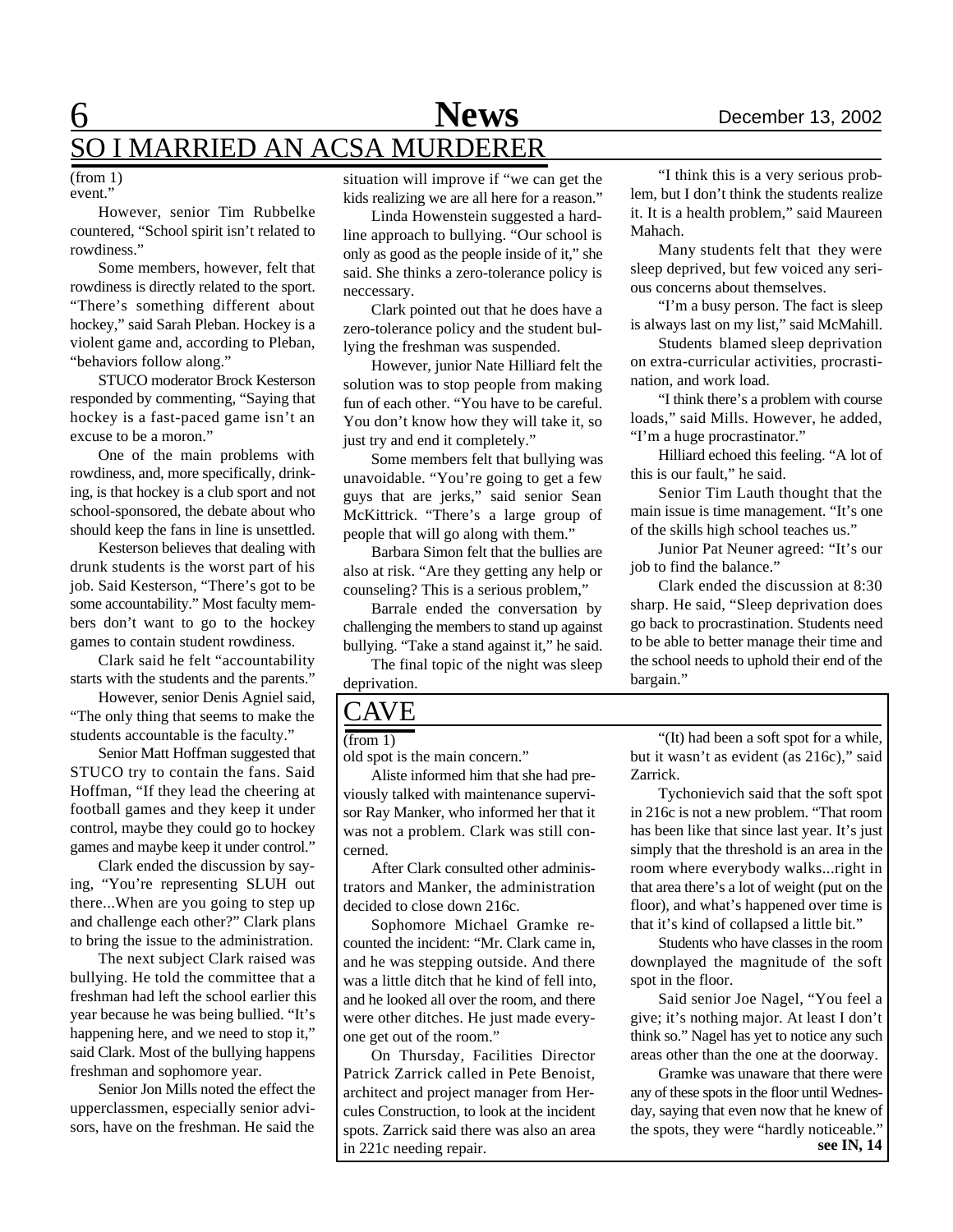## December 13, 2002 **News** 7 Basketbills defeat Pacific 73-36 in season opener

#### **Kyle Poelker Reporter**

The Jr. Bills opened the 2002-'03<br>basketball campaign last Friday night  $\perp$  basketball campaign last Friday night with a grudge match against last year's season opening spoiler, the Pacific High Indians. This game kicked off the second edition of the the John Ross coached varsity basketball team, and they were there to impress.

Starting the season's inaugural game were seniors Phinney Troy and Pat Ostapowicz, juniors John Kaminski and Andy Lowes, and sophomore Dave Goettelmann, who started only because of a technicality. When the starters were announced, for some reason Goettelmann was announced instead of senior captain Jason LaFlore. According to MSHSAA rules, once the starting lineup has been announced, it cannot be changed. After the first violation however, LaFlore was inserted into the game.

Aside from the starting lineup blun-

der, the game went rather smoothly for the Jr. Bills. After Ostapowicz hit an acrobatic layup over his defender in the lane,

the Jbills opened up an 18-9 lead over the Indians. The Hoopbills maintained a comfortable 10-point lead for most of the remainder of the first half. H o w e v e r , starting with Kaminski's third foul late in the second quarter, the Indians started to



**Pat Ostapowicz attempts a free throw in Friday's seasonopening win over Pacific High.**

put together a run. They hit the two free throws that were the result of the Kaminski foul, pulling them within 9. Then, after a defensive stop on the other end, Pacific off a baseball pass from LaFlore two minutes in, putting the Jordanbills up by 16. There was no looking back from there, and the Pacific Indians had no answer for

came up the floor and scored, making the

But any hope of a run was thwarted by Jason LaFlore, who hit a 3 pointer with just seconds remaining in the half, putting the Jr. Bills up

by 12.

The Jr. Bills came out after halftime cruising. The points just seemed to keep adding up. Lowes put in a fast break layup

score 23-16.

# Icebills lose 4-0 to CBC, See OPENER, 10 defeat St. Mary's, 7-1

#### **Chris Wojcicki Reporter**

Coming into last Friday night's game,<br>CEC was the top-ranked team in the CBC was the top-ranked team in the state. That fact still remains after the Cadets pummeled the Puckbills in a 4-0 shutout. The Jr. Bills were utterly dominated, testing the CBC netminder with only 8 shots.

At the other end of the ice, though, was the only bright spot of the game for the Jr. Bills. Charlie Effinger stopped 44 of 48 shots in an outstanding individual effort, but it was not enough stop the romp.

In the words of defenseman Derek Winters, "That was our first big test of the season, and we failed." Winters paused to add, "We really appreciated the enormous crowd though, even if we didn't give them much to watch."

The following night, the team faced a

perennially weak St. Mary's squad. Wise veteran head coach Charlie Busenhart gave Charlie Effinger and Kyle Butler the night off.

Even without their star juniors, the team still dominated, scoring three goals in the opening period. The first two were scored by freshman Eddie Effinger with assists from Matt Pijut, and the third by junior Dane Moody.

The Jr. Bills scored three more in the second to continue the offensive rout. Senior Tim Mudd scored two, both assisted by Mike Tangaro, and Winters added the third.

The third period gave St. Mary's its only goal after the puck took a bad hop off a nick in the ice, resulting in a breakaway. The Puckbills got the goal back, however, on Pijut's deflection of a Howie Place slapshot.

The Icebills play again tonight against Fox at Affton at 9:45.



### BY VASHON 62-56

SLUH kept up with small schools' #1 Vashon who pulled out a lead in the fourth quarter winning by six points.

"The team played with heart, and never gave up," captain Jason LaFlore said.

### MATHEWS LEADS RACQUETBILLS IN WIN OVER KIRKWOOD

The Racquetbills lengthened their win streak to four games with a strong win over Kirkwood last night, going 6-1 to win the match. Top-seeded junior Phil Mathews played a consistent match by dominating his previously undefeated Kirkwood opponent, winning 15-13, 15-10.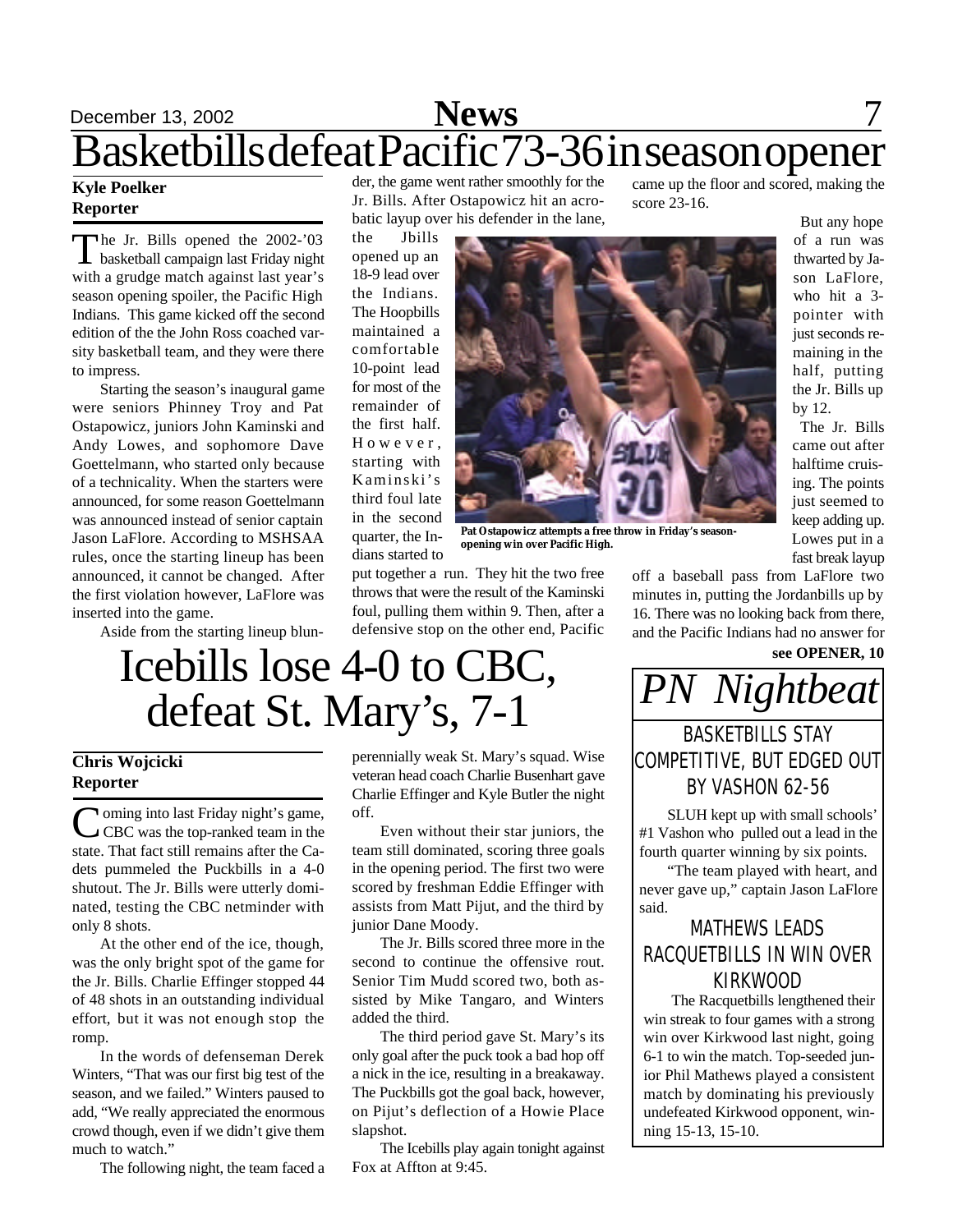## 8 **News** December 13, 2002 Singletbills lose to CBC in MCC opener

#### **Mike Smallwood Reporter**

O ver the past week, the Wrestlingbills<br>have taken several valuable steps in ver the past week, the Wrestlingbills gaining experience on the way to the still far-off postseason. Although this week's matches are simply two of some forty matches for many of the varsity wrestlers, there are still lessons that can be learned.

Last Thursday, the Jr. Bills headed south to take on the Owls of Windsor. The team was a bit surprised with the physicality of the Windsor wrestlers, but the Jr. Bills were in better shape and more disciplined.

Coach Tim Curdt commented, "They wanted to brawl, (but) we wrestled."

One would think with such tough matches the dominance of the Jr. Bills would slow down, but that was not the case. Captain Rob Nahlik (119) never gave his opponent a chance to get a point on him. He took him down early in the first, and then wore him out on the bottom with pinning attempts—each one picking up two or three more points. Finally Nahlik went ahead by 15 points to win by technical fall and earn five team points.

Junior Nick Born (125) used pure technique for a decisive pin in a mere 35 seconds, bouncing his man from a front headlock right to his back for the victory.

The latter half of the heart of the lineup had to fight hard to earn its points. Boyd Gonnerman (130) and Justin Clerc (140) picked up wins by points while Chris Cahill (135), Chris Wagnitz (152), Ryan Stevenson (160), and Greg Leibach (189) all pinned their opponents. Consequently, Leibach was awarded wrestler of the week honors for getting two pins in his first two varsity matches and earning the team 12 points.

After all the hard-fought wins, the team had racked up a 60-15 win in a dominating performance over a physically tough team.

Having learned the necessity of good technique at Windsor, the Jr. Bills learned a more shocking lesson Tuesday evening as they met rival CBC on Clayton Road.

CBC came out with intensity while the Jr. Bills looked flat and somewhat fatigued. After a loss at the 103 weight division by pin, things looked to be turning around for the Jr. Bills when sophomore Andrew Poulin (112) picked up a surprising win. In his first match at the varsity level, he came out excited but with a confidence that left no room for any question in the crowd's mind that he was going to win. With a quick pick of an ankle he had his man down and on his back, achieving the pin in only 31 seconds.

Nahlik added to this early lead with his precise execution of technique.

"He's our foundation. He's our leader, and we just expect so much from him," Curdt commented on the importance of Nahlik's win.

Gonnerman (130) kept things going by dragging his opponent back onto the mat and pinning his shoulders just inside of the out of bounds line at 3:35.

With the experience of Born missing at 125 due to illness, the night was far

**see SWEATY MATS, 10**

# Swimbills make a splash in win over Lafayette

#### **Michael Leuchtmann Reporter**

Last Friday, coach Fritz Long and<br>
the Bubblebills streamed past their ast Friday, coach Fritz Long and third team in only two meets. They bettered their record to 2-0 by boiling the Lafayette Lancers 99-87 in their own pool. Adding to the success of the night, an uncanny number of swimmers—seven qualified in events to be eligible to swim in the final state meet at the Rec-Plex.

The meet was a showcase of Jr. Bill talent, as it was the first official race for many of the varsity swimmers.

Captain Nick Rottler pointed out "Lancers have too much armor on to be able to swim," as the reason the team won the meet.

It was, however, an impressive showing of fishiness by the swimmers, with many achieving personal bests or qualifying.

Captain Tom Heafner qualified in the 200 individual medley with a time of 2:06.36. His sophomore brother Tim, not wanting to be shown up, also did his best to make it into the state meet by swimming the 50 freestyle in 23.10 seconds.

Before the waves in the pool had settled, junior Kurt Doll in the 500 and 50 freestyle, junior Nathan Harris in the 100 butterfly, junior Gabe Toennies in 200 freestyle, and sophomore Tim Szewczyk in the 100 backstroke would all qualify for the big competition to be the best team in Missouri. Two relay teams, the 200 free relay and the 400 free relay, also bettered their times for standing in the state qualifying.

For this year, Long has three main goals, which he thinks can all be achieved by the Swimbills: to finish top three in the

state, to have no touch-outs at the finish, and to have best times across the board.

Long is working the team hard in practice to achieve these goals, and Friday's meet seems to be proof that the practices are working.

Long said, "The meet was a good team effort; it was a nice job. These guys are really coming together and supporting each other."

Students are encouraged to see the Turbobills compete at Marquette this weekend in the Marquette Relays. At this large invitational every year, the best teams in the state compete in numerous unusual relays against one another as a preview of the state showdown.

"Swimming's sweet; swimming's fun; come watch us be number one!" said Rottler.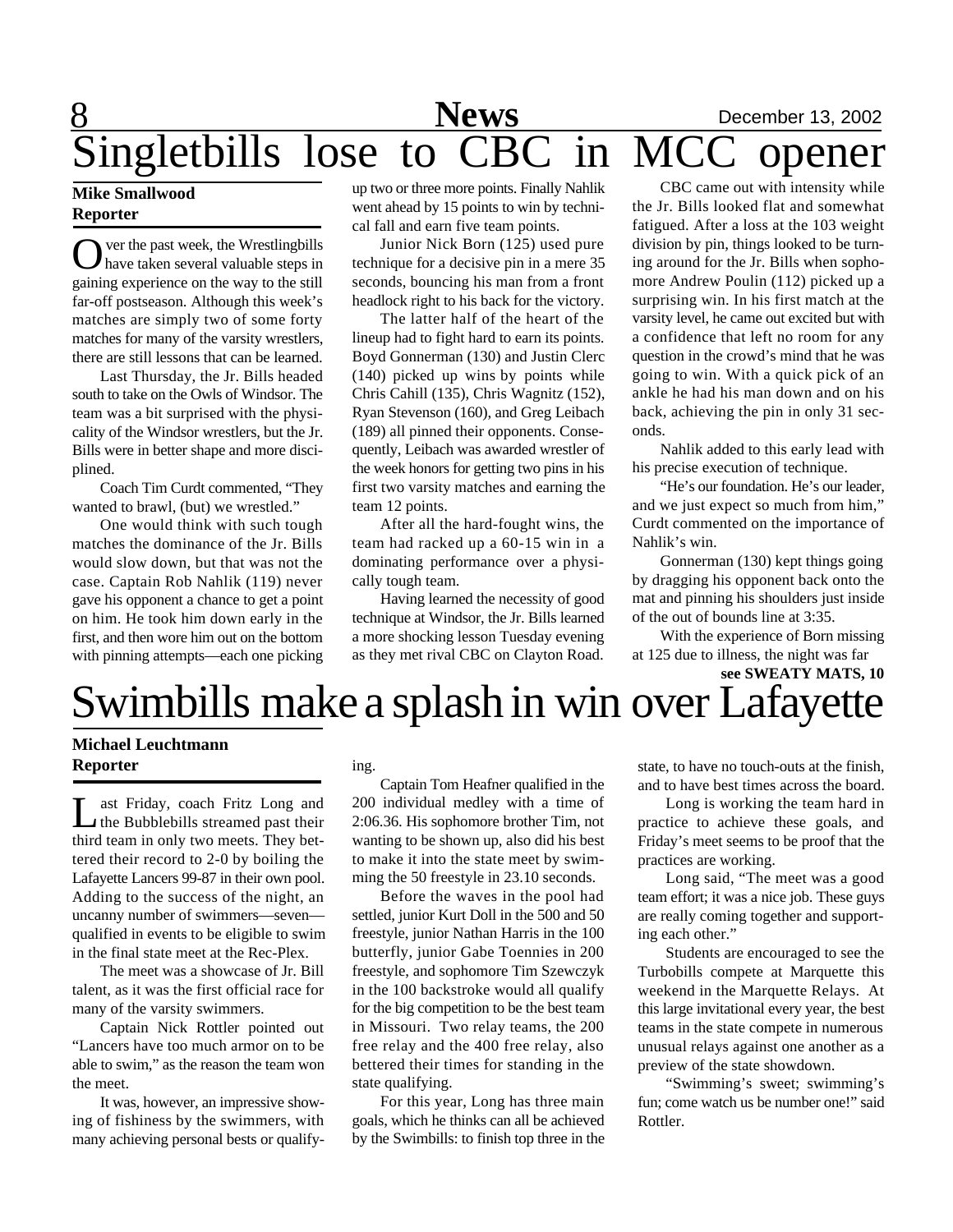## December 13, 2002 **News** 9 Racquetbills conquer Hendren Invitational

#### **Chris Guilfoy Reporter**

**O** n Dec. 7 the Racquetbills<br>league in the Gary Hendren Invitational. n Dec. 7 the Racquetbills matched up against the rest of the As they entered Concord-Vetta Sports on a cold Saturday morning, the Jr. Bills were shown a new format to the tournament.

In previous years, each player would play at his respective seed against three randomly selected opponents. If the player won his match, his team would gain one point, of a possible 24 points.

The rules of this year's match were as follows: each player played six opponents from their respective seeds; each player played a single game to fifteen points; each player had to win by two points. By playing six opponents of the eight opposing teams that played in the league, teams gained a strong sense of how their competition would be for the year.

The Racquetbills battled strong in this all day event, beginning at 10 a.m. and finishing at about 5:30 p.m. Fighting time constraints, very warm halls, and quite

moist courts, the Jr. Bills eventually pulled out a "W" by winning 42 of a possible 48 games. The Spartans of DeSmet took sec-

ond place by winning 39 of 48 games. Even though the Spartans were close, they were no match for the Jr. Bills, who defeated the Spartans 6-2 in head-to-head play.

Wiping out the rest of the competition, the

Rbills lost only six games and only one Jr. Bill lost more than one match.

The greatest surprise of the day was that the Jr. Bills were short two players. Junior John Reagan could not attend due to a soccer game. Doubles enforcer Jon Mills played in Reagan's number six spot. With a stellar performance, Mills went undefeated to add to the Jaybill's win.

Top junior varsity seed Eric Durbin played in the seventh spot for the tournament. Even though losing one game, Durbin played six strong games and looks to be a strong asset to the team in future

years.

However, the greatest surprise of the day came from Brian Kelly. Usually play-

ing in the second seed of JV, Kelly stepped his play up two notches and won five of his six games in the eighth spot.

 Praising the varsity, Kelly noted that, "There are a lot of decent varsity teams in

the St. Louis area, and I was thrilled to be a part of it (on Saturday). Along with DeSmet, we have a strong team, however we also have a powerful JV team to back (our varsity)."

The remainder of the Racquetbills held strong. Top-seeded junior Phil Mathews won all of his matches, a huge lift for the team. Junior Tom Carrow also went undefeated in his play. Mike Brand and junior Eric Weber both lost one game despite very strong performances. The Jr. Bills are looking forward to a very strong season in close competition with DeSmet.



lebills defeat Quincy in first home match

#### **Andrew Hrdlicka Reporter**

This past Saturday, the Jr. Bills hosted<br>their first three-position air rifle his past Saturday, the Jr. Bills hosted match of the year as the Blue Devils of Quincy High School traveled to the palace on Oakland for their first match of the year. All signs pointed to an easy victory for the Jr. Bills' varsity team but not before a number of things would go wrong, forcing a few changes in the match.

In order for all shooters to participate in the match, two relays had to be held. The first relay started at 8:00 a.m. with the junior varsity team manning the line. But when Quincy arrived in the Range That Hagan Built, Jr. Bills coach Will Bresnahan was informed that Quincy had an extra shooter. Not wanting to ruin the day of this young shooter, a temporary air rifle range was set up in the world famous pool hall next to the rifle range, the first time the rec room had been used as an air rifle range since 1992.

The addition of this extra shooter also prompted Quincy's coach to ask to shoot with three-man teams instead of standard four-man teams. This seemed fishy to the quick-witted Jr. Bills shooters because they knew that Quincy only had three shooters capable of shooting scores close to the Jr. Bills' varsity, but they responded professionally and allowed the match to continue.

The match finally began, and after two hours, two blown fuses that created a near blackout situation in the range, and 60 shots of air rifle bliss, the Sniperbills finished the match on top of the Quincy Blue Devils.

The Jr. Bills' varsity team shot a very

respectable if not scary score of 1724 out of a possible 1800, with junior Chris Seals and Scott Isaak and Adam Hilkenkamp shooting scores of 580, 578, and 566, respectively. Seals's score of 580 was a personal best and only three points behind the school record. Junior Andrew Hrdlicka and sophomore Kevin Witbrodt were able to shoot personal best scores of 577 and 566 respectively, out of a possible 600. Junior Kevin Gentsch rounded out the JV team with a score of 557 for a solid team score of 1700.

The new format of three-man teams instead of four-man teams left two JV shooters, junior Keith Reilly and sophomore Brian Nienhaus, without a team to shoot on. Despite their lack of teammates and competition, they shot personal scores of 561 and 557.

**see REMINGTON, 10** Despite the adverse conditions, late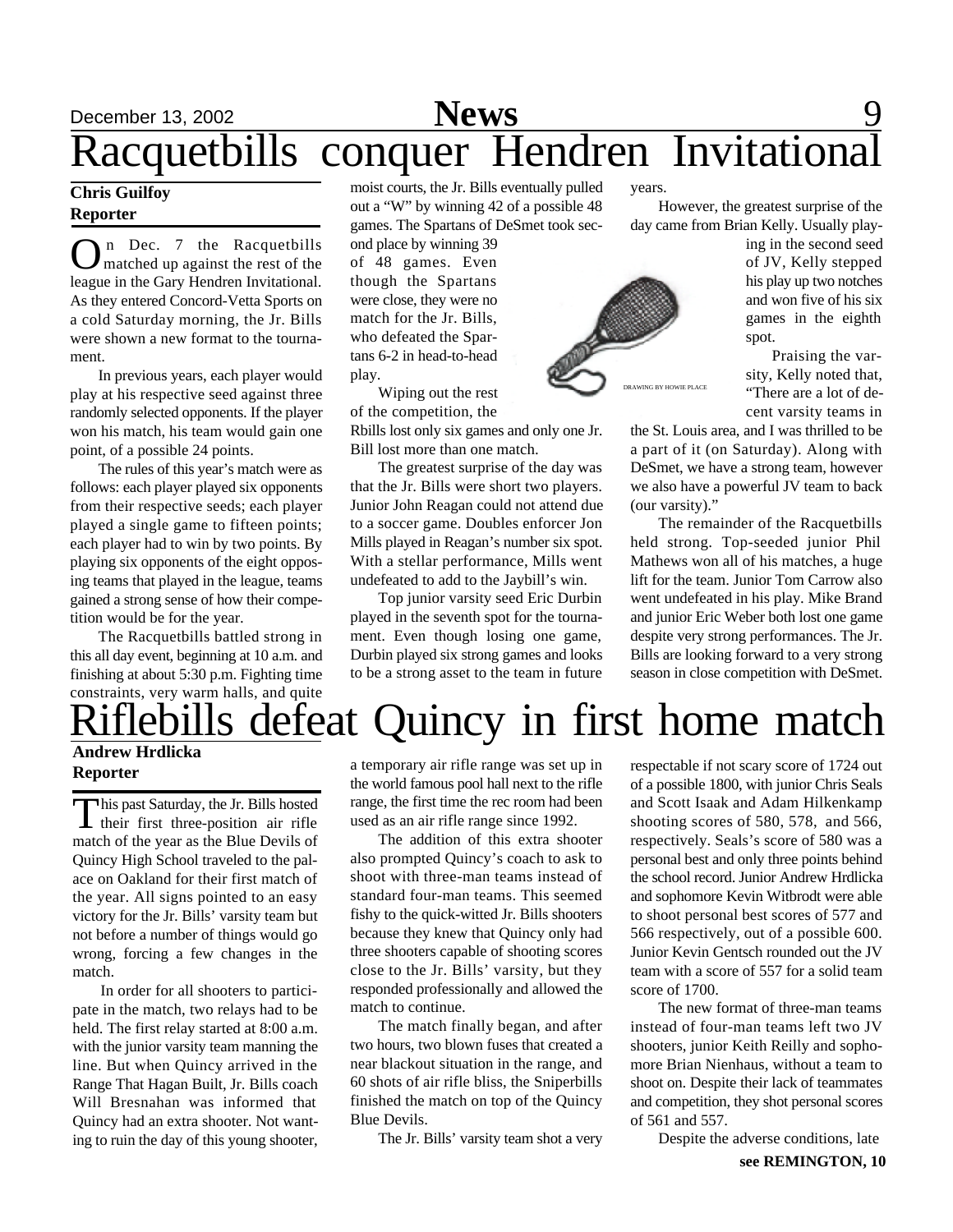### 10 **News** December 13, 2002 OPENER

anything the Jr. Bills could throw at them. Every player on the Basketbill roster saw significant playing time and all scored, creating a balanced attack which stifled Pacific.

The effort of Pat Ostapowicz was especially powerful as he scored 19 points in the game.

The outcome was a 73-36 win for the Basketbills, a win described as a "solid team effort" by Kaminski.

Also, comparing his basketball experience in Indiana to his first with the Jr. Bills, Kaminski added, "I didn't feel that much pressure, but there were way more fans in Indiana."

The win also avenged the last year's loss for Ross, who lost to Pacific in his first game as head coach.

Monday's game against Kirkwood left much to be desired for the Jr. Bills. Kirkwood came out in a full court man-toman press, which initially seemed to shake the Jr. Bills. They adapted themselves quickly though, and the Pioneers and

### SWEATY MATS

(from 8)

from over.

Curdt said, "We still could have won with some of the younger guys."

For example, sophomore Chris Cahill (135) had to face Nick Lobosco, who placed fifth in state last year, but Cahill refused to give up any extra team points as he fought off the relentless pinning efforts of Lobosco and only ceded four team points in the loss.

However, the "wall of the lineup" came out a "little flat," according to Curdt and therefore had to wrestle some close matches. The Jr. Bills dropped three straight matches on points: Clerc (140) 5- 1, Smith (145) 5-3, and Wagnitz (152) 12- 5.

Ryan Stevenson (160) tried to get things turned backed into the Jr. Bills' favor by "handily beating an opponent that he had beaten throughout last year at the JV level," said Curdt.

(from 7) Rossbills traded baskets for much of the The Basketbills will try to rectify<br>
The Basketbills will try to rectify<br>
The Basketbills will try to rectify<br>
The Basketbills will try to rectify first quarter. The score remained close throughout, but a Kirkwood shot with 11 seconds left to play gave them the 17-14 lead.

> That's the closest the Jr. Bills got to the Pioneers for the remainder of the game. Halfway through the second quarter, Kirkwood had upped its lead to 10, and only because of the inspired play of reserve junior Mark Lubus, who was the only Jr. Bills player to score in double digits, were the Rossbills able to stay within ten. At the half, Kirkwood led 37- 26, and like the Jr. Bills on Friday, never looked back.

> The Jr. Bills managed to show they still had a pulse after a technical foul on Kirkwood midway through the third quarter. The technical foul was due to an error concerning Kirkwood players' numbers. The game ended with a 57-42 Kirkwood win.

> Describing the game, Lubus commented that the Jr. Bills were "not together as a team" and that the team had "a lot to work on."

> He worked the entire match, "trying new stuff," Curdt commented. He worked hard while on top and kept control while using good form to come close to pins. In one such instance, Stevenson was nearly able to elevate his opponent's whole body, while his shoulders dangled just above the mat.

> After a few more pins by the Cadets at 171, 189, and 215, John Stathopulos manhandled his opponent as he flattened him out to get the pin at 1:07.

> Following the match, Curdt said, "It was a disappointing match...It was an important dual, but you can only learn from it; that's the only option in responding to it."

> He has confidence that a team with such strong character, a team which has worked so hard, will have no trouble bouncing back from the tough loss.

> "They are too focused, too mature to let this get to them," concluded Curdt.

Monday's unspirited performance on Thursday when they take on the nationally-ranked, two-time defending state champion and fellow city school Vashon in the Webster classic. Check the *PN* Nightbeat for results of the game.

### REMINGTON

#### $(from 10)$

starting time, and three-man teams, varsity and junior varsity teams with scores of 1724 and 1700 both beat Quincy's varsity team score of 1662. Five of eight Jr. Bills shooters, Seals, Hrdlicka, Witbrodt, Reilly, and Nienhaus, shot personal best scores in the first home match of the long rifle season. Hrdlicka had a breakthrough day and hopes to make a serious run for a spot on the top team in upcoming matches.

### TROY NAMED TO MISSOURI ALL-STATE FOOTBALL TEAM



**Troy's sophomore yearbook photo.**

Senior Phinney Troy was named to the Missouri All-State football team as a defensive lineman. In a mere ten games, Troy recorded 75 tackles, 3 quarterback sacks, 3 fumble recoveries, and 1 interception. Troy is currently being recruited by several smaller Division IA, IAA, and division IIA schools.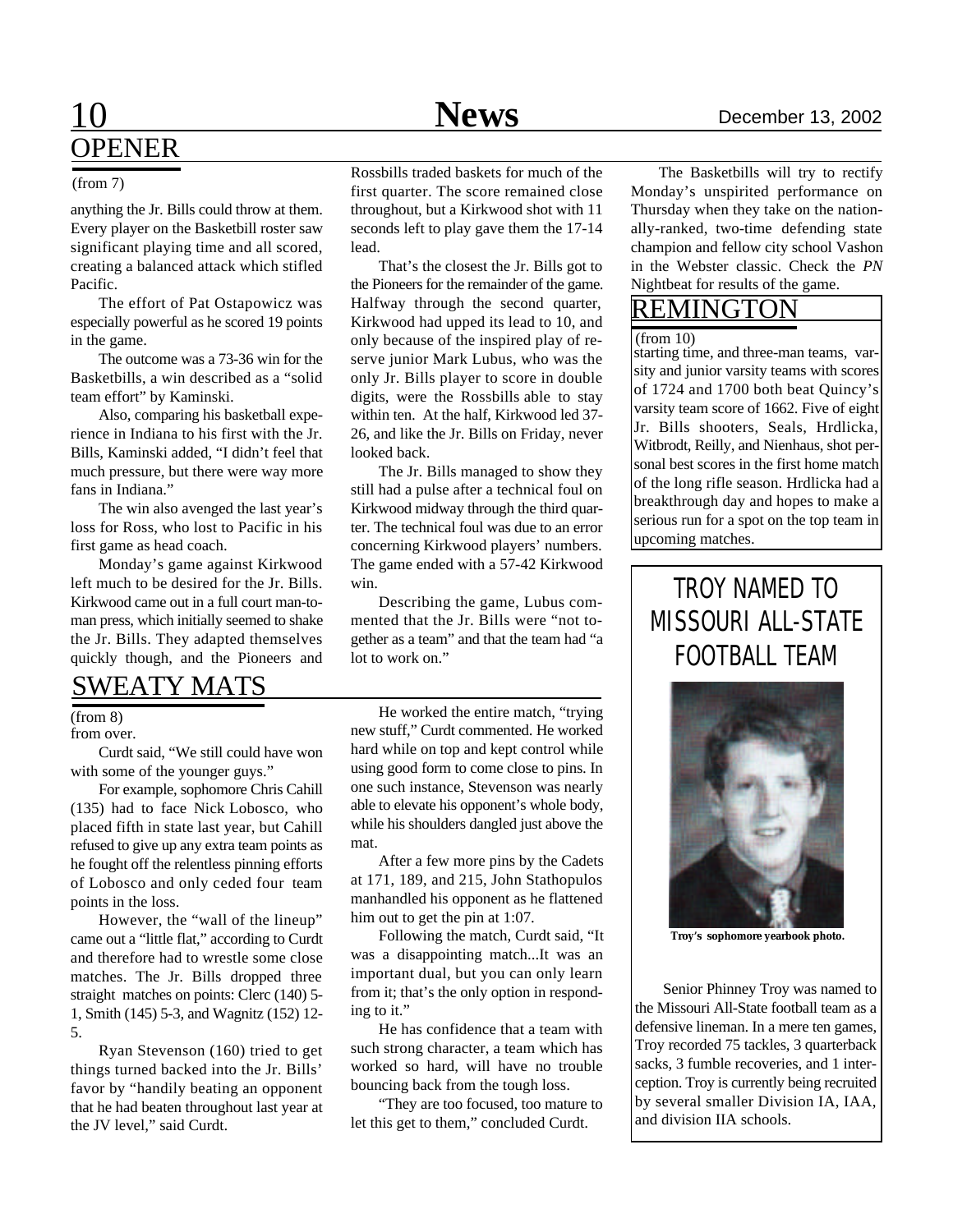## December 13, 2002 **Feature News** 11 Students discuss beliefs, reflect on Atheism

#### **Brian Kane Core Staff**

As students journey through adolescence, a key facet of their development should include a deep spiritual formation and a search for truth. In this issue of the *Prep News*, and the one following it, students who have reached a plateau in their search for truth will share their thoughts, opinions, and experiences through the printed word. This week will feature the stance of atheism; next week, the beliefs of Catholics will be examined.

"I don't believe in God at this point in my life. I haven't seen any proof that he or she would exist. I don't see a reason that he or she would exist," says sophomore Patrick Ivers. This stance is a radical change from Ivers's former views on God. "I was a pretty hardcore Catholic," he notes.

Over time, Ivers's views shifted. He cited overexposure to

Catholicism as a possible reason for the change. "Part of it may just be that I've had so much of it that it just seems so annoying, and certain aspects of it are just so wrong to me that I don't want anything to do with it."

One such aspect that contributed to his atheism is his stance on organized religion.

"I don't like organized religion. Once you sit down and you formulate rules and say, 'You have to be in accordance with this belief of ours or else we're going to exclude you'...that's when you're los-

ing sight of whatever you started out to accomplish."

Of Catholicism specifically, he says, "It's scary when...somebody says, 'Our Father,' and everybody chimes in, and they start reciting that whole prayer."

Though he is against organized religion, Ivers is accepting of shared faith. "I wouldn't have a problem with people (who have common beliefs) and occasionally they got together and talked about it," he says. Rather, his concern is "when you start saying, '...we're all getting together on this day; we're all observing these already set out things.'"

Ivers stresses that being an atheist does not entitle a person to do whatever he or she pleases: "Just because there's not going to be any judgement of me doesn't mean that I'm going to go around killing and raping and stealing and lying. I'm going to do the opposite of that."

Ivers also has theological questions for which he does not see plausible answers.

"If anyone can explain why God has been here forever and the means for life haven't, I'd like to hear it," he says, "preferably without the Bible." He continues, "You can't really make an

answer because (concepts of God are) all theoretical."

According to Ivers, the formation of a personal moral code is an important part of being an atheist. Even if the standards of his personal code were to dovetail perfectly with those of a Christian moral code, he does not think they would be the same.

"There's a difference between a set of rules that somebody makes for you and a set of rules that you make for yourself," he says. "When you make your own rules for yourself, the rules you're going to make (will come) out of life experiences. I wouldn't want something of mine taken, so I would pay the same respect to other people. My life is something that I value, so I try to value other people's lives."

Though he respects rules like the Ten Commandments, he believes that when sets of rules are applied to whole groups, they are opened up to interpretation, which can lead to conflict. He (therefore) thinks that personal rules are better.

*"I don't believe in God at this point in my life. I haven't seen any proof that he or she would exist. I don't see a reason that he or she would exist," -Patrick Ivers*

In summary, Ivers says, "I don't have anything against people believing there's a God, it's just that if you lived a day going through your life just imagining that there isn't a God, it's kind of hard just to go back (to believing)."

An anonymous senior is also an atheist. "I'm not sure about anything, but I would say I'm more confident that there's not a God than there is a God," he says. "Even Catholics aren't going to claim they know, but they're pretty sure, so they would consider themselves Catholic. I'm pretty sure there's not

a God, so I'd consider myself an atheist."

On the process he went through to come to his conclusion, he says, "I looked at the reasons that I thought I believed in God and realized that I didn't believe those reasons...The evidence that I did see I didn't really buy into."

Some of the evidence he does not agree with includes the creation of the universe, the resurrection of Jesus, and the testimony of the apostles. "(The gospel accounts) are 2000 years old. I don't know how reliable that is. Also I don't know about the politics of the time...A lot of times religion is intertwined with politics. I don't know exactly what was going on at the time," he says, adding, "There's not enough evidence there that would suggest that those eyewitness accounts are going to be real. I don't know why the people said (what they did), but it just doesn't seem to be that reliable. For some people it is, and that's okay."

As far as a movitation for people of Jesus' time giving false testimony, he says, "People do all sorts of crazy things in the name of religion. You see cults, you see radical Muslims attacking the World Trade Center, you see radical Catholics driving cars into abortion clinics."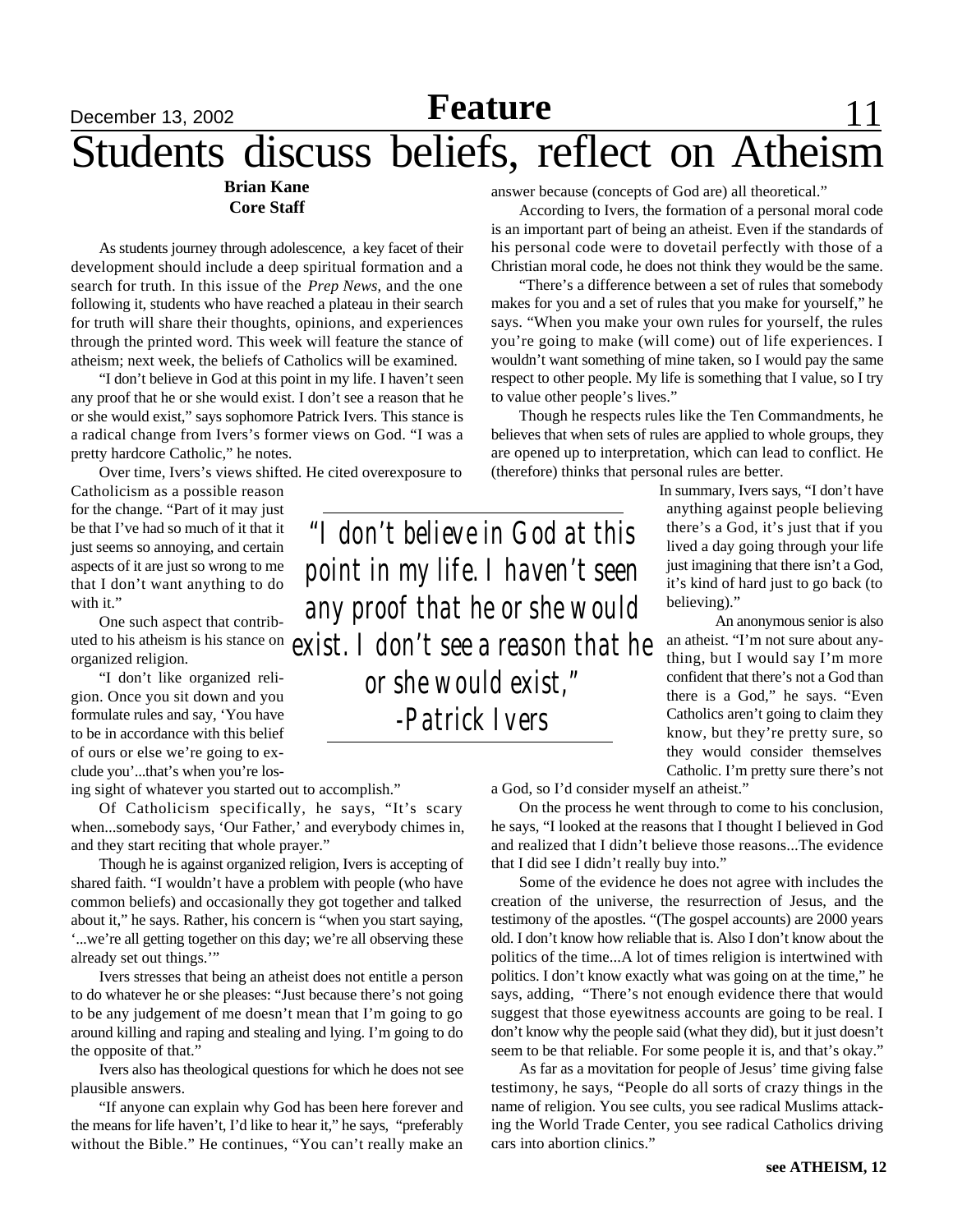*-Peter Gosik*

# **ATHEISM**

#### (from 11)

The driving force of his atheism is a lack of evidence supporting God's existence, rather than an abundance of evidence discrediting it. "I don't see the proof that (God) exists, so I assume (God) doesn't exist," he says. "I don't think I'm ever going to prove (that God doesn't exist); I'm not trying to prove it."

Though his analysis of his own beliefs led him to atheism, he thinks the process can be both rewarding and fortifying for Catholics. He says, "I think (atheist views) should be brought up, talked about...I think through studying atheism, a Catholic could become a stronger Catholic."

Unlike Ivers, this anonymous senior sees no problem with organized religions as long as certain standards are met. "I don't have a problem for people that are in organized religion as long as they honestly believe that what they're doing is the truth," he says. "If people are doing something just to be doing it, or they don't know why they're doing it, I do see a problem with that. I think any belief you claim to make you should be able to back up. So if someone is a good Catholic and they really believe that honestly,

they've truthfully come to the conclusion that they believe Jesus is God and everything, I think that's fine."

Junior Peter Gosik says, "I don't believe in God, but that's not the same as saying I disbelieve in God. It doesn't matter to me and I don't think I'm capable of finding that out." He adds, "I do not deny 100 percent the possibility because it's impossible to prove that there's not a God."

Gosik claims he has met with some intolerance to his views while at SLUH. "Last year, I had an individual come up to me and say I shouldn't be able to sing at Mass because I'm an atheist," he says. He also says there have been several times when people have approached him and told him that he should not even be allowed to attend SLUH since he is an atheist.

In regards to teachers' reponses to his views, he says, "I've been really lucky because all of my theology teachers have always been very understanding and accepting of my position."

Gosik adds, "All the faculty I've dealt with more or less have been pretty open...I think that there's more closemindedness in the student body."

He thinks that, "Anybody who's teaching at a religious institution is going to be a proponent of that religon, but at the same time I don't think that the priority of the teachers at SLUH is to produce Catholic students. I think their priority is to produce good people, and if they're Catholic, that's so much the better."

He feels that his beliefs do nothing to separate him from others around him. "I think we agree on the what, we just don't agree on the why," he says. "It's not a hindrance, it's just a difference."

Gosik refers to his shift to atheism as a "slow and steady degradation" of his beliefs. When he was younger, the religious people he was exposed to were not people he wanted to emulate, and he says he never had a very good experience with the Church itself. While this had an effect, he emphasizes that he is not an atheist just because of any dislike of the Church.

Gosik considers his beliefs to be "in a constant state of reevaluation," and thinks this element of the search for truth is

> important, saying, "I think a lazy atheist is just as bad as a lazy Catholic."

He has not eliminated the possibility that God exists, with absolute certainty. "If something says to me tomorrow that there is a God, I would not be ashamed to admit it." *"All the faculty I've dealt with more or less have been pretty open...I think that there's more closemindedness in the student body."*

Sophomore Joey Muller decided that he was an atheist during his freshman year. "(My theology teacher) said the way you can have strong faith is questioning your faith,

and I guess making it through that you have strong faith, and I guess when I questioned my faith I found out that I didn't really believe in it," he says.

Muller thinks there can be some intolerance toward atheists from orthodox Catholics. He says, "I think some of them tend to think of all atheists as bad people, or really extreme people, and that's not always the case. I think most of the people that really understand what (atheism) means are accepting about it."

Muller adds, "I don't think most people that are atheists really run around saying it unless they're just going for attention or wanting to be different." Acting just the opposite, he says, "Sometimes I do go up for communion just for the sake of not making a scene. I just don't want to disrupt things too much."

Nick Engle, an atheist in the senior class, thinks SLUH played a major role in his conversion. "If they hadn't taught me some of the stuff that they taught us about philosophy...then I probably wouldn't be where I am now, because I probably wouldn't have questioned (my faith) as much," he says. "It's kind of ironic that stuff SLUH taught me allowed me to become this way."

Next week's issue the *Prep News* will present the other side of the issue with a feature highlighting the beliefs of ardent Catholics.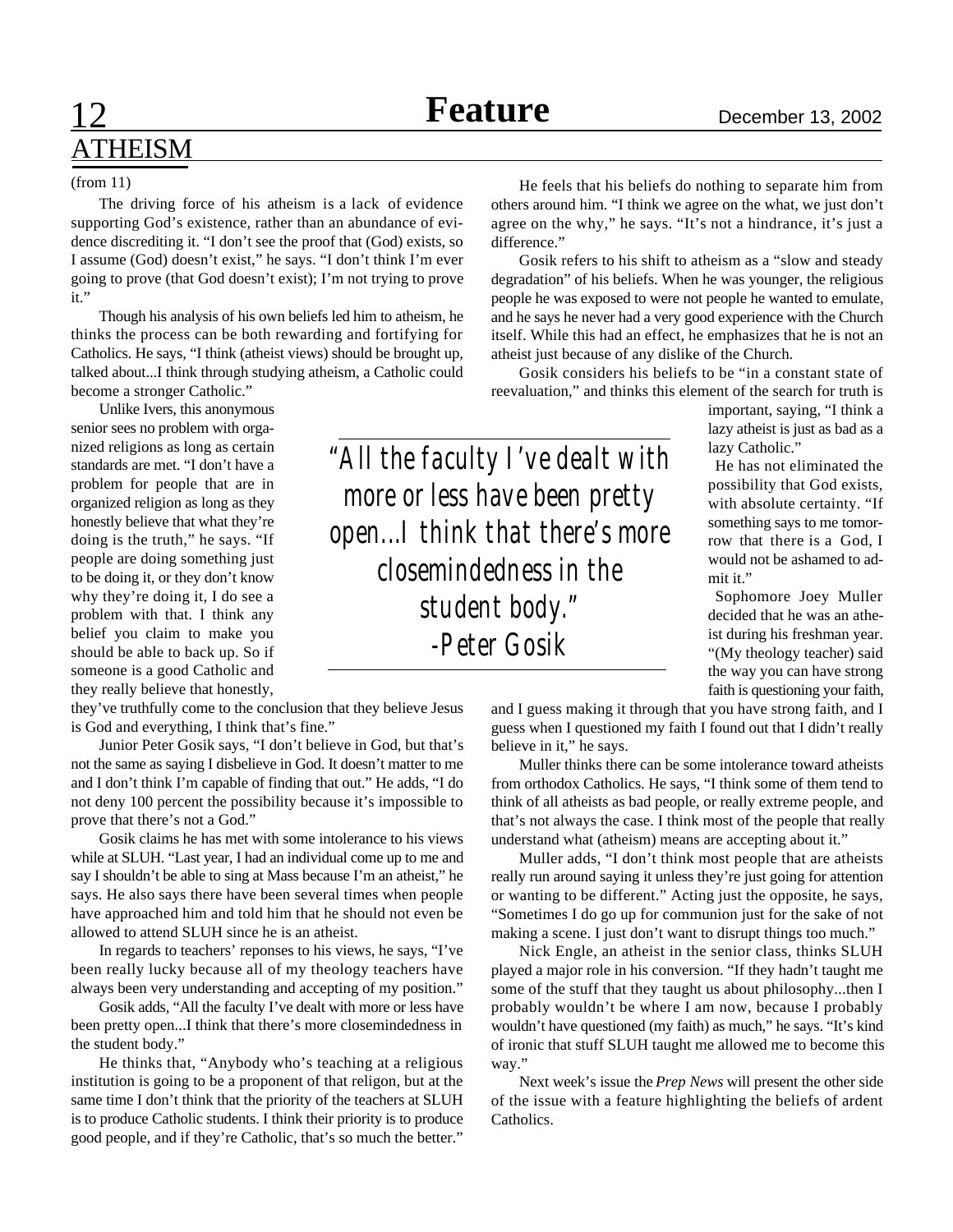### **PU**

#### (from 1)

or the library, and this restriction often leads to teachers having to either move their classes to those areas to be able to work with computers in class or using certain computers only in lab-type situations, as is the case of many science classes.

Physics teacher Paul Baudendistel thought that every student's having his own laptop would greatly benefit some aspects of his class because students would be able to get familiar with programs before being in a lab where they have to carry out an experiment and learn to use the software at the same time.

"For (students) to have (their) own graph, for (their) being able to see it on (their own) screen is a huge advantage," he said.

But new systems, no matter how beneficial, would lend themselves to other difficulties in early implementation.

"The entire school is going to have to change how it approaches teaching," said senior Justin Luner. "Computers definitely change the way things are taught...Teachers would have to find a new way to teach if they want to integrate this laptop as a fundamental teaching tool."

There are potential drawbacks in computers' altering teaching in a way that would make it difficult for many teachers to adjust by clouding material with technology.

"Putting laptops in the students' hands that they would bring to class everyday forces a teacher to employ a methodology of class that perhaps isn't appropriate for the lesson or their style," said history department chair Peggy Pride. "Technology doesn't fit everywhere. In history sometimes we want to think, we want to discuss, and what use would the computer be in this?"

"You learn how to use a tool, which is a good thing and makes it easier for you, but you still have to remember to teach the basic concept," Luner said.

There is lots of discussion surrounding the new technology which will be put into service at CBC. It would allow students to take their teachers' board notes from their lectures and use those as a surrogate for their own note-taking.

"I know I wouldn't feel comfortable with students just sitting there inertly and at the end of the day saying, 'I already have all of the notes.' Well, where were you in the learning process? Educational research shows that the act of writing something down forces you to remember it better," said Baudendistel. He did say, however, that such notes would be useful in helping to recreate missed material for absent students.

Giving every student his own laptop could lead to problems in maintenance of those computers, especially among students who do not know much about them.

"Laptops are supposed to be pretty tough and durable, but they're still computers and they've still got fragile parts that can still break, just the way stuff in the computer lab gets treated," said Luner. "If you have every student that has a laptop, you then have to be able to give every student technical support for that laptop in order to make sure that this is the way we want to teach, and everybody's going to be able to learn this way. Once the laptop breaks down, somebody's out of the loop until he gets it fixed."

"What if a kid comes to me and says 'My battery's not charged, (the teachers) can't do anything that's important?'" asked Pride.

"Can students take care of their computers? I don't know," chuckled Baudendistel.

Adding new computers would lead to a need for new computer staff members. "We are maxed out right now just (having the current computer system). If you add 1000 computers to that, some estimates are that you'd need to add between (four and eight) special computer consultants," said Rittenhouse.

English department chair Chuck Hussung mentioned the problems of having students playing video games during class instead of paying attention. "One of my classroom rules is your calculator is never on your desktop...because I don't want my students playing games in class," he said. He thought having to make sure kids are working and not playing games would make him too much of a policeman. "I'd like to make sure there would be

no computer games on the laptop," he added.

But whatever the shortcomings of such a computer plan, there are always advantages to new technology in the classroom.

"Computers are flashy," said Schenkenberg. "(They are) fun to watch, and (they) capture your interest."

"Certainly computers make learning a lot more interactive than just working with a book," said Luner.

Rittenhouse is excited about the possibility of adding new projectors to many classrooms that teachers could hook up to their own computers. Hussung wants to make such projectors available to any English teacher who can use one. According to him, they would be useful for dissecting and analyzing sentences in a more interesting and easier to use way. He thinks that they would encourage teachers to work more with grammar because of the ease of a new system.

But implementing such a system probably won't happen soon. With budget shortfalls and the current economic situation making it more difficult for the school to find capital for new initiatives, extensive innovations are mostly merely discussion right now.

"It would be expensive," said Schenkenberg, "but when you're projecting for the future and in the dreaming stage, you don't let that stop your ideas."

"A thousand dollars a student or something like that. That's a big chunk of money," said Baudendistel.

Schenkenberg declined to comment on the particulars of any plan being discussed right now because she thought it was too early in the process to be making definitive statements.

She summed up the purpose of considering new computer systems right now, saying, "I think what it really boils down to with technology is how it can best serve the students and the teachers, and any kind of new technology that we bring in here, we're going to be sure that teachers are going to be able to use it to enhance their teaching, and it's going to take some time to figure that out."